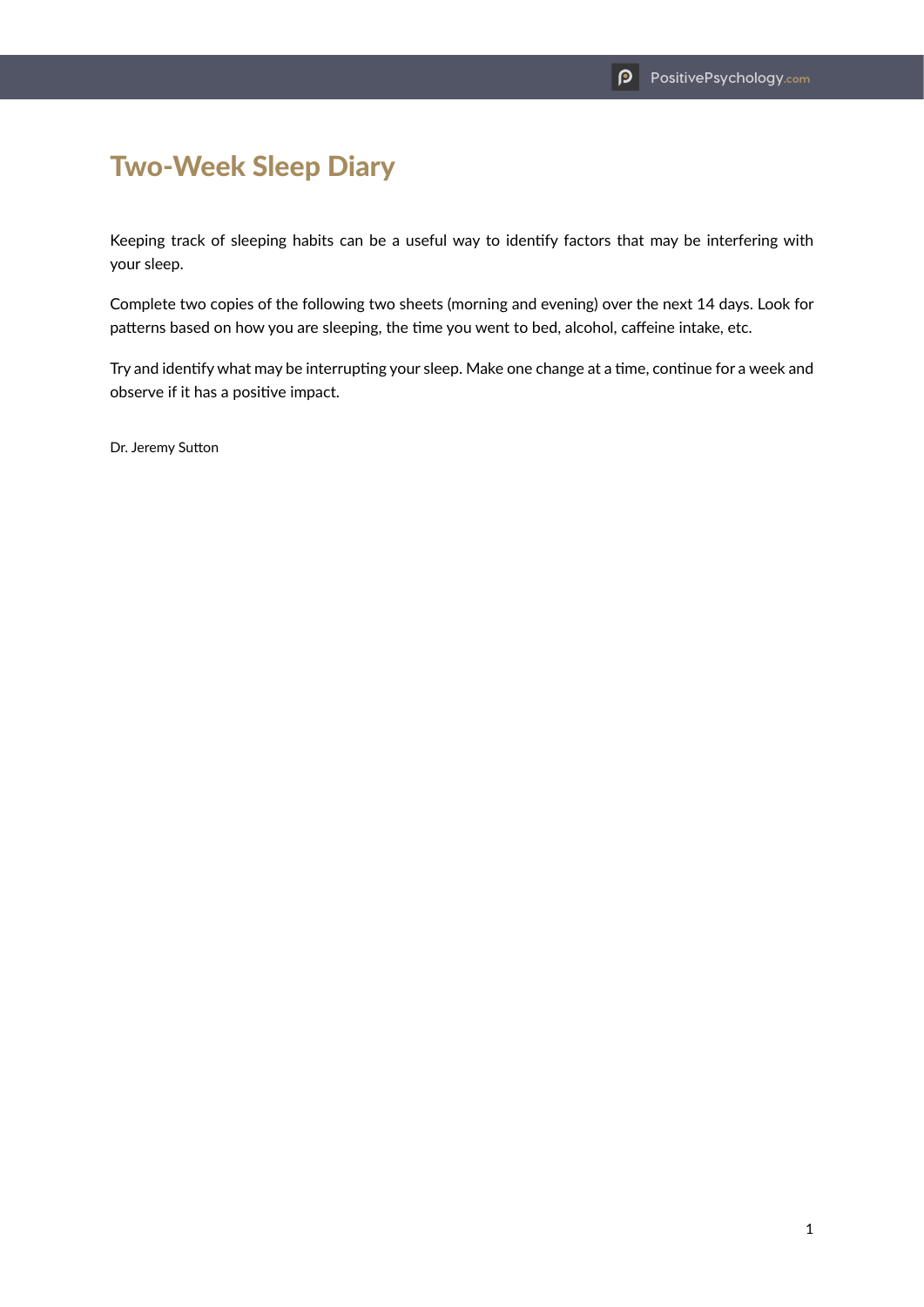|                    | Day | What time did<br>you go to bed<br>last night? | you wake up this<br>What time did<br>morning? | Approximately how<br>long did it take to<br>fall asleep? | Did you fall asleep:<br>Easily,<br>After a little while,<br>With difficulty | Did you wake up in<br>the night?<br>How often? | How long were you<br>awake for in total? |
|--------------------|-----|-----------------------------------------------|-----------------------------------------------|----------------------------------------------------------|-----------------------------------------------------------------------------|------------------------------------------------|------------------------------------------|
| Day 1              |     |                                               |                                               |                                                          |                                                                             |                                                |                                          |
| Day 2              |     |                                               |                                               |                                                          |                                                                             |                                                |                                          |
| Day 3              |     |                                               |                                               |                                                          |                                                                             |                                                |                                          |
| Day 4              |     |                                               |                                               |                                                          |                                                                             |                                                |                                          |
| $\overline{Day 5}$ |     |                                               |                                               |                                                          |                                                                             |                                                |                                          |
| $6$ AeQ            |     |                                               |                                               |                                                          |                                                                             |                                                |                                          |
| Day 7              |     |                                               |                                               |                                                          |                                                                             |                                                |                                          |

Complete in the morning, soon after you wake up. One column for each day of the week. *Complete in the morning, soon after you wake up. One column for each day of the week.*

**PositivePsychology.com**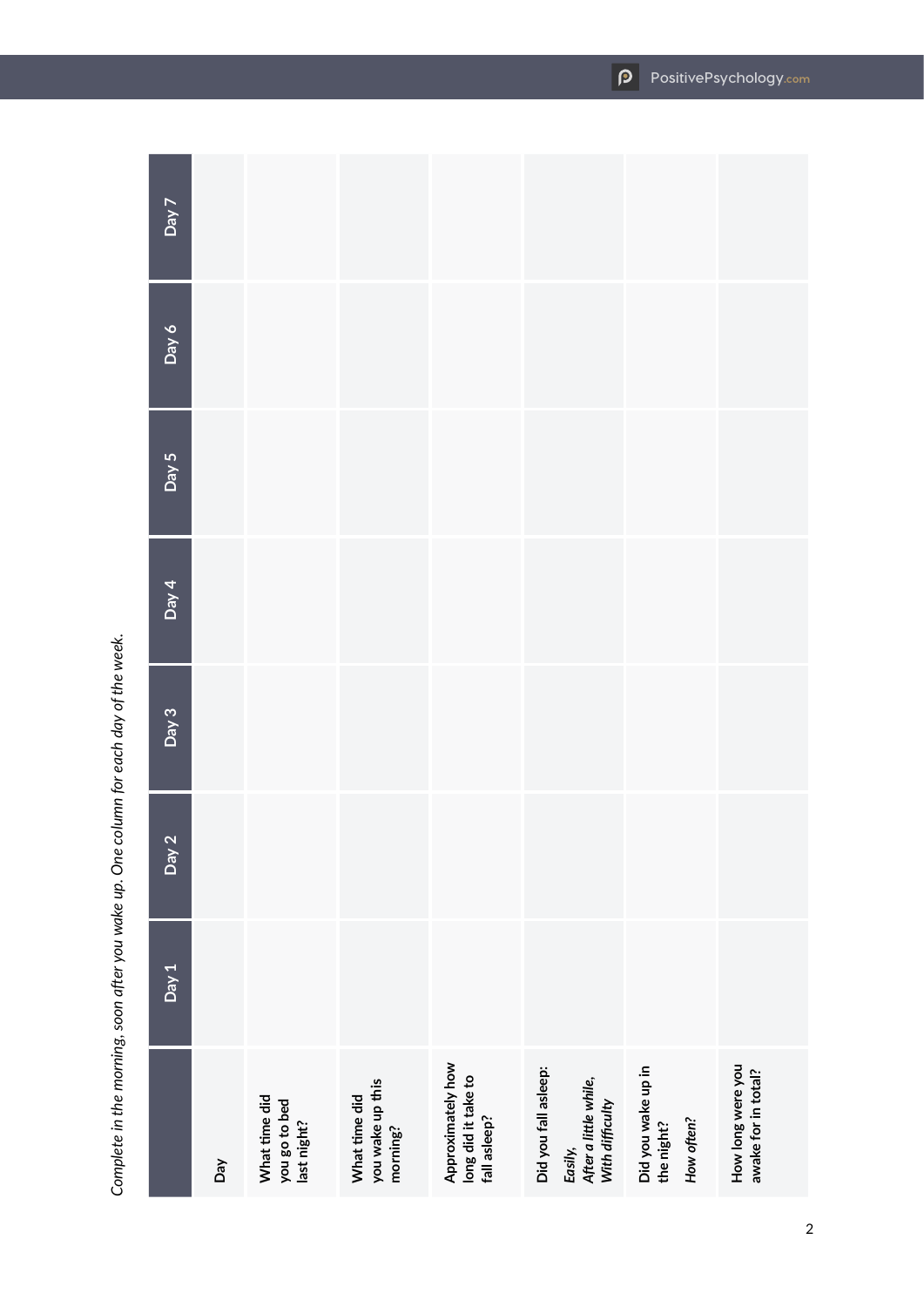|                          | How long were you<br>asleep for in total? | Noise, light, worry,<br>heat, cold, etc<br>your sleep<br>disturbance(s)?<br>What caused | 1-5 where 1 is poor<br>and 5 is very good<br>rate the quality of<br>How would you<br>your sleep? | How do you feel<br>this morning?<br>Fully refreshed,<br>OK,<br>Lethargic | comments?<br>Any other |
|--------------------------|-------------------------------------------|-----------------------------------------------------------------------------------------|--------------------------------------------------------------------------------------------------|--------------------------------------------------------------------------|------------------------|
| Day 1                    |                                           |                                                                                         |                                                                                                  |                                                                          |                        |
| $\mathbf{\Omega}$<br>Ved |                                           |                                                                                         |                                                                                                  |                                                                          |                        |
| Day 3                    |                                           |                                                                                         |                                                                                                  |                                                                          |                        |
| Day 4                    |                                           |                                                                                         |                                                                                                  |                                                                          |                        |
| Day 5                    |                                           |                                                                                         |                                                                                                  |                                                                          |                        |
| $\delta$ yed             |                                           |                                                                                         |                                                                                                  |                                                                          |                        |
| Day 7                    |                                           |                                                                                         |                                                                                                  |                                                                          |                        |

**Contract**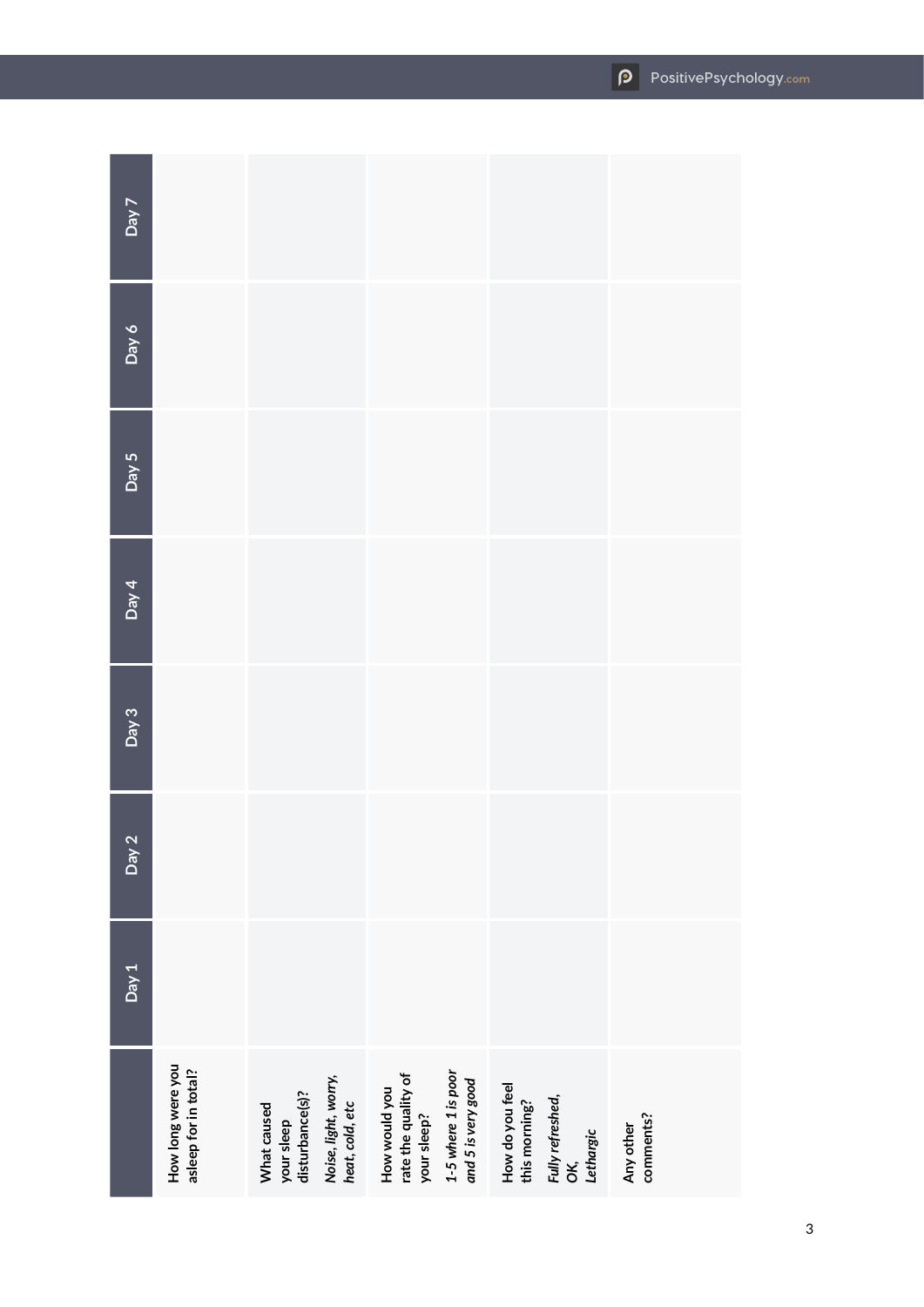|                    | Day | caffeinated drinks<br>did you have<br>before 5pm?<br>How many | How many<br>caffeinated drinks<br>did you have<br>after 5pm? | alcoholic drinks<br>did you have<br>before 5pm?<br>How many | How many<br>alcoholic drinks<br>did you have<br>after 5pm? | How many minutes<br>of exercise did<br>before 9pm?<br>you perform | How many minutes<br>perform after 9pm?<br>of exercise did you |
|--------------------|-----|---------------------------------------------------------------|--------------------------------------------------------------|-------------------------------------------------------------|------------------------------------------------------------|-------------------------------------------------------------------|---------------------------------------------------------------|
| Day 1              |     |                                                               |                                                              |                                                             |                                                            |                                                                   |                                                               |
| Day 2              |     |                                                               |                                                              |                                                             |                                                            |                                                                   |                                                               |
| $\overline{Day 3}$ |     |                                                               |                                                              |                                                             |                                                            |                                                                   |                                                               |
| Day 4              |     |                                                               |                                                              |                                                             |                                                            |                                                                   |                                                               |
| $\overline{Day 5}$ |     |                                                               |                                                              |                                                             |                                                            |                                                                   |                                                               |
| Day $6$            |     |                                                               |                                                              |                                                             |                                                            |                                                                   |                                                               |
| $\overline{Day7}$  |     |                                                               |                                                              |                                                             |                                                            |                                                                   |                                                               |

Complete at night, before going to sleep. One column for each day of the week. *Complete at night, before going to sleep. One column for each day of the week.*

**PositivePsychology.com**